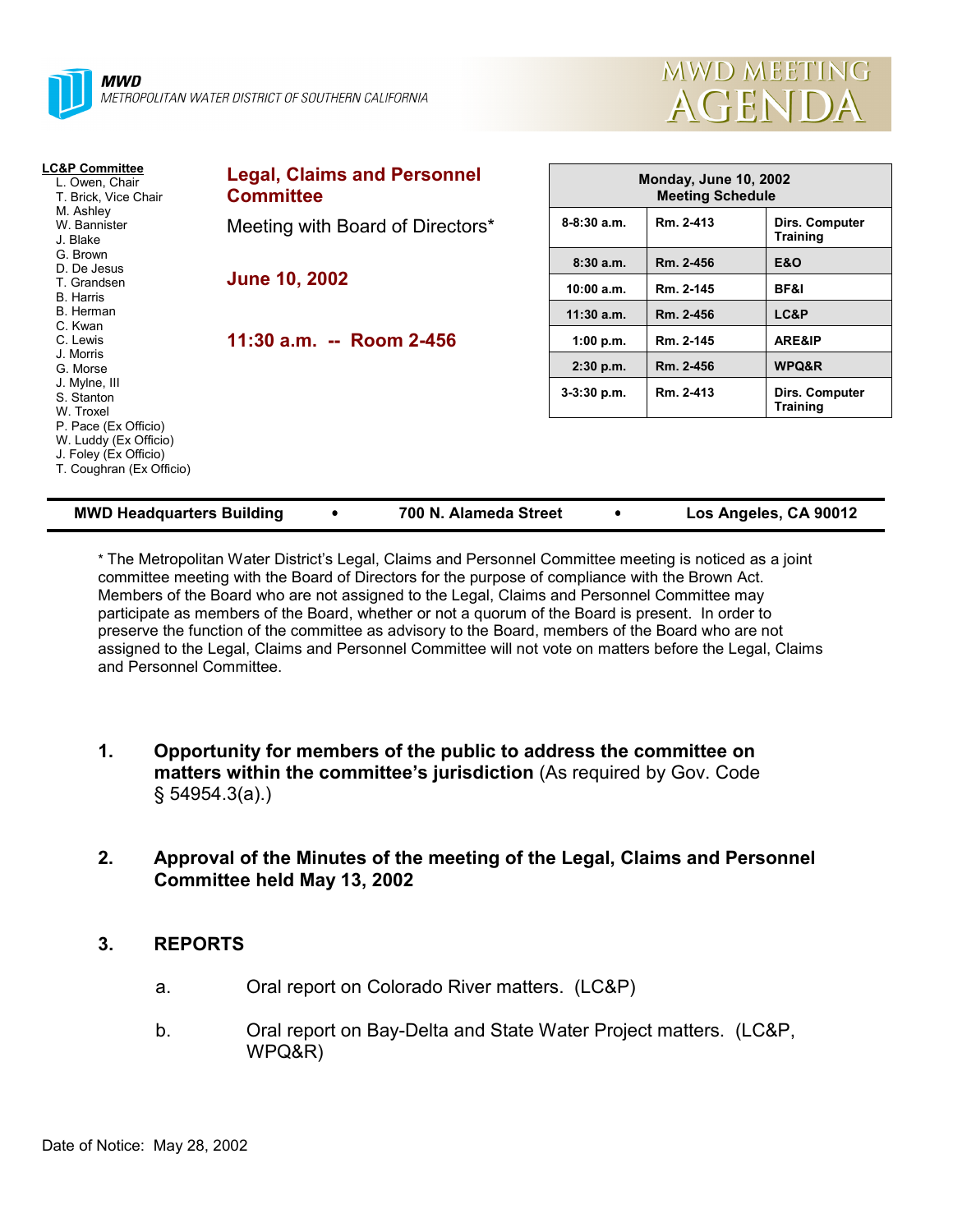### **4. CONSENT CALENDAR ITEMS – ACTION**

None

#### **5. OTHER BOARD ITEMS - ACTION**

9-5 Approve amendment of expert witness contract for History Associates, Inc. in *Arizona v. California*. (LC&P) [Conference with legal counsel-existing litigation; to be heard in closed session **pursuant to Gov. Code ß 54956.9(a)]**

# **6. BOARD INFORMATION ITEMS**

None

### **7. COMMITTEE ITEMS**

- a. Report on mediation regarding the *Planning and Conservation League, et al. v. Department of Water Resources, et al*., Sacramento County Superior Court Case No. 95CS03216 **[Conference with legal counsel—existing litigation; to be heard in closed session pursuant to Gov. Code ß 54956.9(a)]**
- b. Discussion of pending claim based on alleged Brown Act violation **[Conference with legal counsel—significant exposure to litigation (one matter); to be heard in closed session pursuant to Gov. Code ß 54956.9(b)]**
- c. Report on MAPA contract negotiations **[Conference with labor negotiators—Metropolitan designated representatives: Joseph Tait and Debbie Dillon; Employee organization: Management and Professional Employees' Association; to be heard in closed session pursuant to Gov. Code ß 54957.6]**
- d. Approve General Counsel's Business Plan for fiscal year 2002/03
- e. General Counsel's report of monthly activities

# **8. FOLLOW-UP ITEMS**

**None**